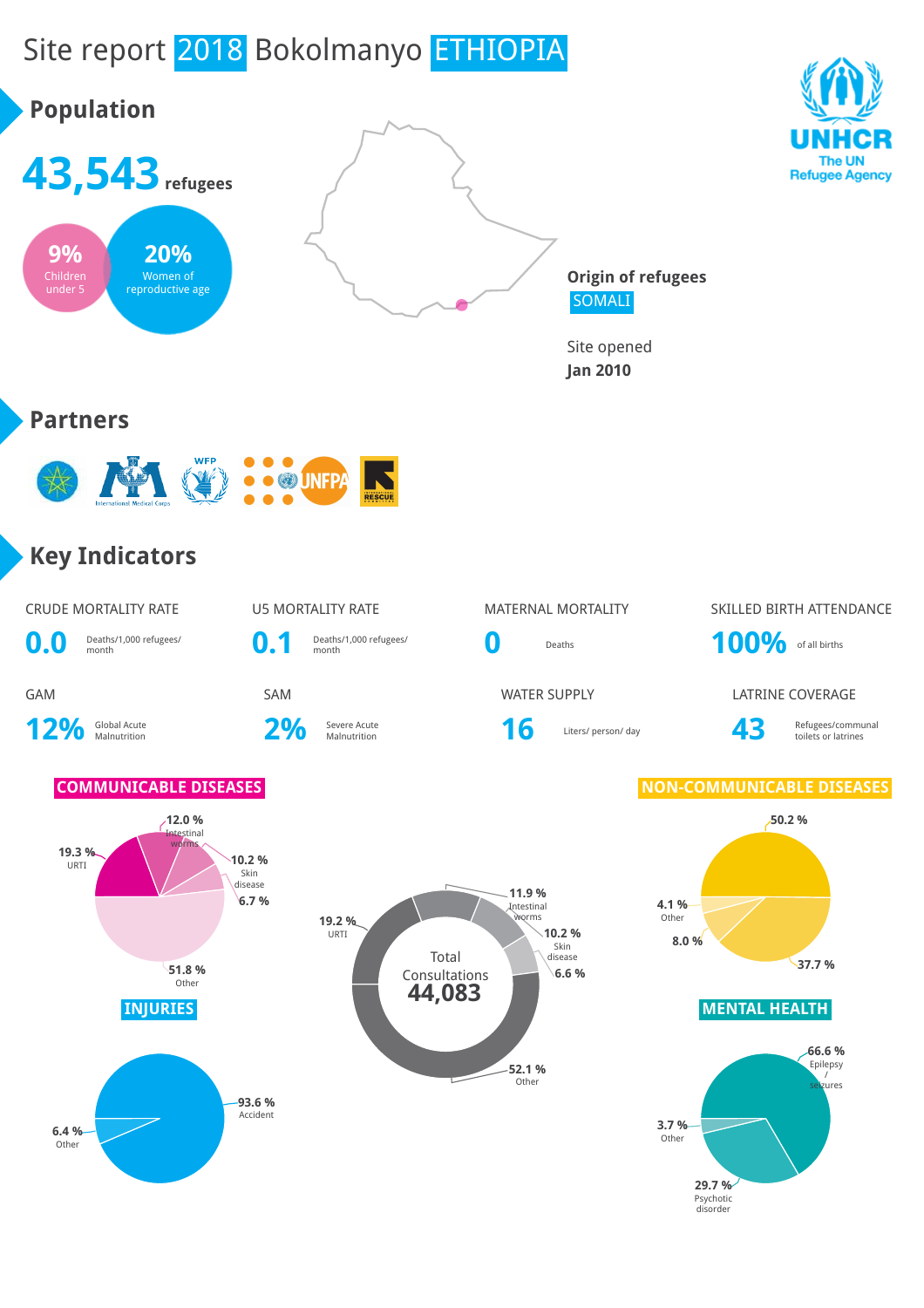### **Public Health**

| <b>HEALTH STAFFING</b>                                      | <b>INDICATOR</b> | <b>STANDARD</b> |           | <b>MORBIDITY</b>                                 | <b>INDICATOR</b> | <b>STANDARD</b> |   |
|-------------------------------------------------------------|------------------|-----------------|-----------|--------------------------------------------------|------------------|-----------------|---|
| Number of medical doctors                                   |                  | 1: 50,000       | $\bullet$ | Incidence of malaria among children under        | $\bf{0}$         |                 |   |
| Number of qualified nurses                                  |                  | $1:$ < 10,000   | $\bullet$ | Incidence of watery diarrhoea among              | 25               |                 |   |
| Number of community health workers                          |                  | 1:1,000         | $\bullet$ | children under 5                                 |                  |                 |   |
| <b>ACCESS AND UTILIZATION</b>                               | <b>INDICATOR</b> | <b>STANDARD</b> |           | Incidence of pneumonia among children<br>under 5 | 26               |                 |   |
| Consultations per trained clinician per day                 | 55               | < 50            | ▲         | Incidence of pneumonia among over 5              | 5                |                 |   |
| Health utilisation rate (new visits / refugee /             | 0.8              | $1 - 4$         |           | Tuberculosis success rate                        |                  | < 90%           |   |
| year)<br>Proportion of host population consultations        | 11%              |                 |           | Were any MDR/X-TB cases diagnosed among<br>PoCs? |                  | <b>No</b>       |   |
| <b>MORTALITY</b>                                            | <b>INDICATOR</b> | <b>STANDARD</b> |           | <b>VACCINATION</b>                               | <b>INDICATOR</b> | <b>STANDARD</b> |   |
| <b>Crude Mortality Rate</b><br>(CMR) (/1000/month)          | 0.0              | < 0.75          | Ø         | Full vaccination coverage                        | 60%              | < 95%           | € |
| <b>Under-five Mortality Rate</b><br>(U5MR) (/1000/month)    | 0.1              | < 1.5           | Ø         | Measles vaccination coverage                     | 59%              | < 95%           | Ø |
| <b>Infant Mortality Rate</b><br>(IMR) (/1000 livebirths)    | 2.1              | < 30            | Ø         | Source of vaccination data                       |                  |                 |   |
| <b>Neonatal Mortality Rate</b><br>(NNMR) (/1000 livebirths) | 0                | < 20            | Ø         | IN-PATIENT DEPARTMENT (IPD)                      | <b>INDICATOR</b> | <b>STANDARD</b> |   |
| <b>OUTBREAK ALERT AND RESPONSE</b>                          | <b>INDICATOR</b> | <b>STANDARD</b> |           | Average length of stay (days)                    | 4.7              |                 |   |
| Proportion of outbreaks investigated within 48<br>hours     |                  | 100%            |           | Case fatality rate                               | 0.0              |                 |   |
| Number of outbreaks reported                                | $\mathbf 0$      |                 |           | Hospitalisation rate                             | 6.6              | $50 - 150$      | ೞ |

## **Reproductive Health**

| <b>ANTENATAL CARE</b>                                                                     | <b>INDICATOR</b> | <b>STANDARD</b> |   | <b>FAMILY PLANNING</b>                                                      | <b>INDICATOR</b> | <b>STANDARD</b> |   |
|-------------------------------------------------------------------------------------------|------------------|-----------------|---|-----------------------------------------------------------------------------|------------------|-----------------|---|
| Antenatal care coverage                                                                   | 35%              | > 90%           | ☎ | Contraceptive prevalence rate                                               | 5%               | $\geq 30\%$     | ⊠ |
| Coverage of antenatal tetanus vaccination                                                 | 96%              | >95%            |   | Source of contraceptive prevalence data                                     |                  |                 |   |
| <b>DELIVERY CARE</b>                                                                      | <b>INDICATOR</b> | <b>STANDARD</b> |   | SEXUAL AND GENDER-BASED VIOLENCE (SGBV)                                     | <b>INDICATOR</b> | <b>STANDARD</b> |   |
| Proportion of births attended by skilled<br>personnel                                     | 100%             | $\geq 90\%$     | Ø | Total number of reported rapes                                              | O                |                 |   |
| Proportion of births conducted by caesarean<br>section                                    | 0%               | $5 - 15%$       | ೞ | Proportion of eligible rape survivors provided<br>with PEP within 72 hours  |                  | 100%            |   |
| Proportion of newborn infants with low birth<br>weight (<2500 gs) (weighed within 72 hrs) | 2%               | < 15%           |   | Proportion of eligible rape survivors provided<br>with ECP within 120 hours |                  | 100%            |   |
| Proportion of teenage pregnancies                                                         | 4%               |                 |   | SEXUALLY TRANSMITTED INFECTIONS (STIS)                                      | <b>INDICATOR</b> | <b>STANDARD</b> |   |
| Still birth rate (/1000 total births / month)                                             | $\overline{2}$   |                 |   | Number of genital ulcer diseases                                            | 114              |                 |   |
| Number of maternal deaths                                                                 | 0                |                 |   | Number of Pelvic Inflammatory diseases                                      | 5                |                 |   |
| Proportion of maternal deaths investigated<br>within 48 hours                             | 0%               | 100%            | ظ |                                                                             |                  |                 |   |